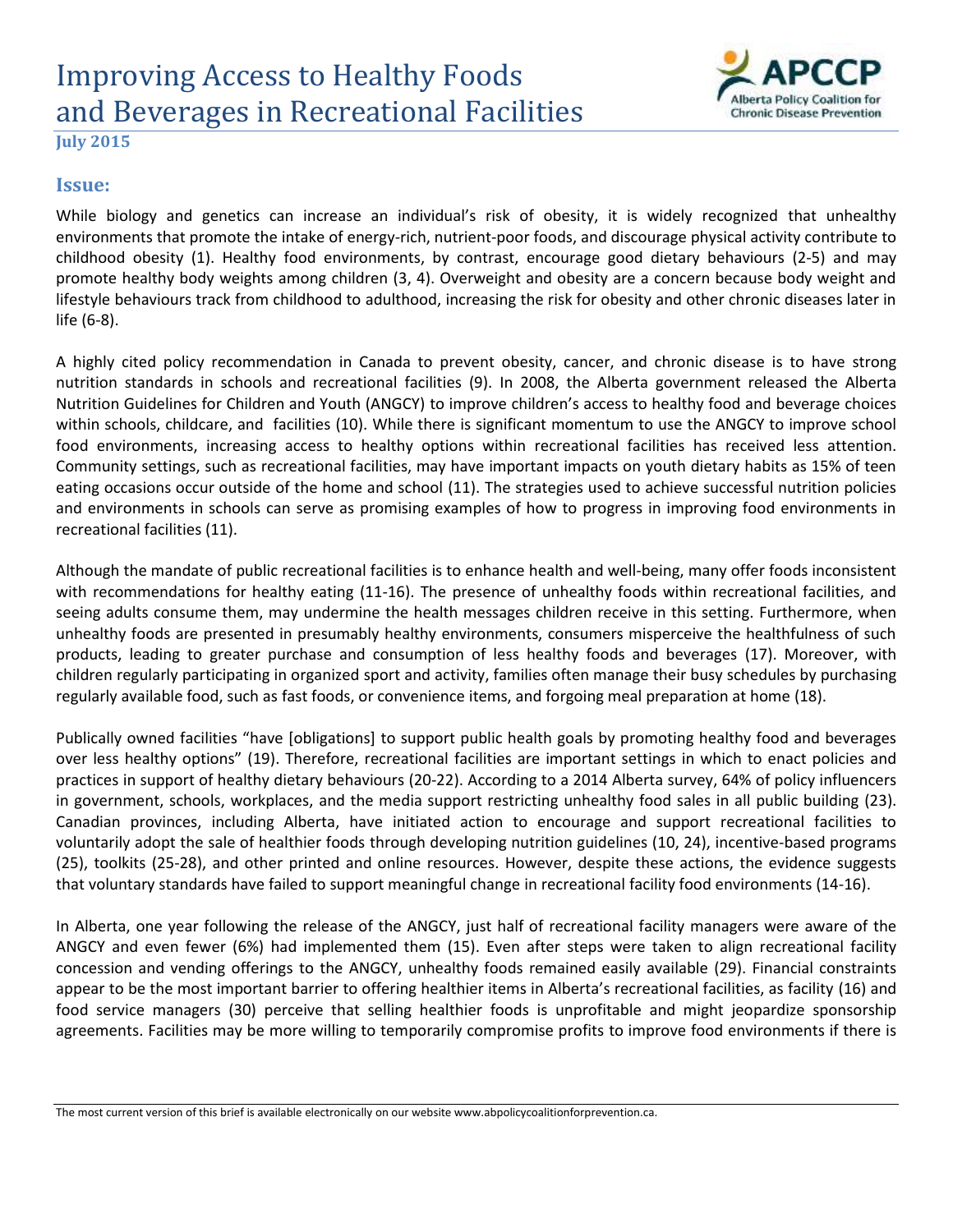consumer demand for healthy foods that will contribute to a payoff in the future, and support an image of a healthy facility [\(11\)](#page-2-7).

## **Benefits to Taking Action:**

- Increased access to healthy options will improve children's diets and contribute to obesity reduction and prevention [\(31\)](#page-3-11). As Alberta recreational facilities serve 15,000 to 150,000 users per year, depending on their size, and 41-53% of those users are youth [\(32\)](#page-3-12), implementing the ANGCY can have a significant health impact at a population level. Furthermore, over three quarters of Alberta recreational facilities (77%) have formal agreements for use by schools [\(32\)](#page-3-12). Therefore, improving food environments in facilities will support healthy eating behaviours in school-aged children, as they will be less likely to receive mixed messages between the school and in the community.
- In general, voluntary guidelines have proven relatively ineffective in encouraging provision of healthier items by the food industry [\(33\)](#page-3-13). Mandated policy, by contrast, is more likely to increase the availability of healthier foods, if appropriate policies are enforced. Requiring all recreational facilities to provide healthy foods minimizes competition [\(19\)](#page-3-2) between facilities that may be created when only a few facilities provide healthy foods while the rest continue to offer mainly unhealthy foods [\(19\)](#page-3-2). Strong government action will support wide implementation and monitoring of nutrition guidelines [\(11\)](#page-2-7). Policy is the most effective and equitable strategy for addressing the unhealthy nature of recreational facility food environments because they apply equitably to all children, are relatively low cost, sustainable, and effectively reshape the environment with little effort on the part of the individual [\(34-37\)](#page-3-14).

#### **Considerations:**

Findings from a recent multiple case study suggest that managers are gatekeepers of the food environment in recreational facilities, and thus efforts to implement nutrition guidelines must target managers' knowledge, beliefs, and perceptions of nutrition guidelines [\(16\)](#page-3-9). Managers, however, cannot implement nutrition guidelines alone, as the study showed that intersectoral linkages with schools and formal health promoting partnerships with industry were essential to support the implementation of nutrition guidelines [\(16\)](#page-3-9). Efforts to improve the food environment in recreational facilities will therefore require collaborative action across multiple sectors.

Industry is important to engage with because healthy food and beverage products must be available in order to change the food environment [\(19\)](#page-3-2). This engagement must go beyond disseminating nutrition guidelines, as guidelines are only one of many factors that influence product innovation. Increased consumer demand for healthy foods and greater public understanding of the importance of healthy diets must also be communicated to industry [\(19\)](#page-3-2).

Although managers perceive that healthy foods do not sell in recreational settings [\(30,](#page-3-10) [38\)](#page-4-0), evidence suggests this perception is not accurate. A recent study showed that the sale of healthy items in recreational facilities closely mirrors their availability [\(39\)](#page-4-1). Furthermore, revenues and profits did not decrease when the availability of healthy items was increased [\(39\)](#page-4-1). It will be important to share these positive findings with managers, to ensure they are aware of which healthy items patrons prefer, and to provide training regarding strategies they can use to support the sale of healthier options.

Finally, recreational facilities are also often saturated with unhealthy food and beverage marketing that targets children and youth: advertisements placed on scoreboards, arena boards, team jerseys, in community recreation guides, and at athletic events. Not only do these marketing techniques further undermine the health and wellness mandate of recreational facilities [\(40\)](#page-4-2), they may also impede the adoption and implementation of the ANGCY.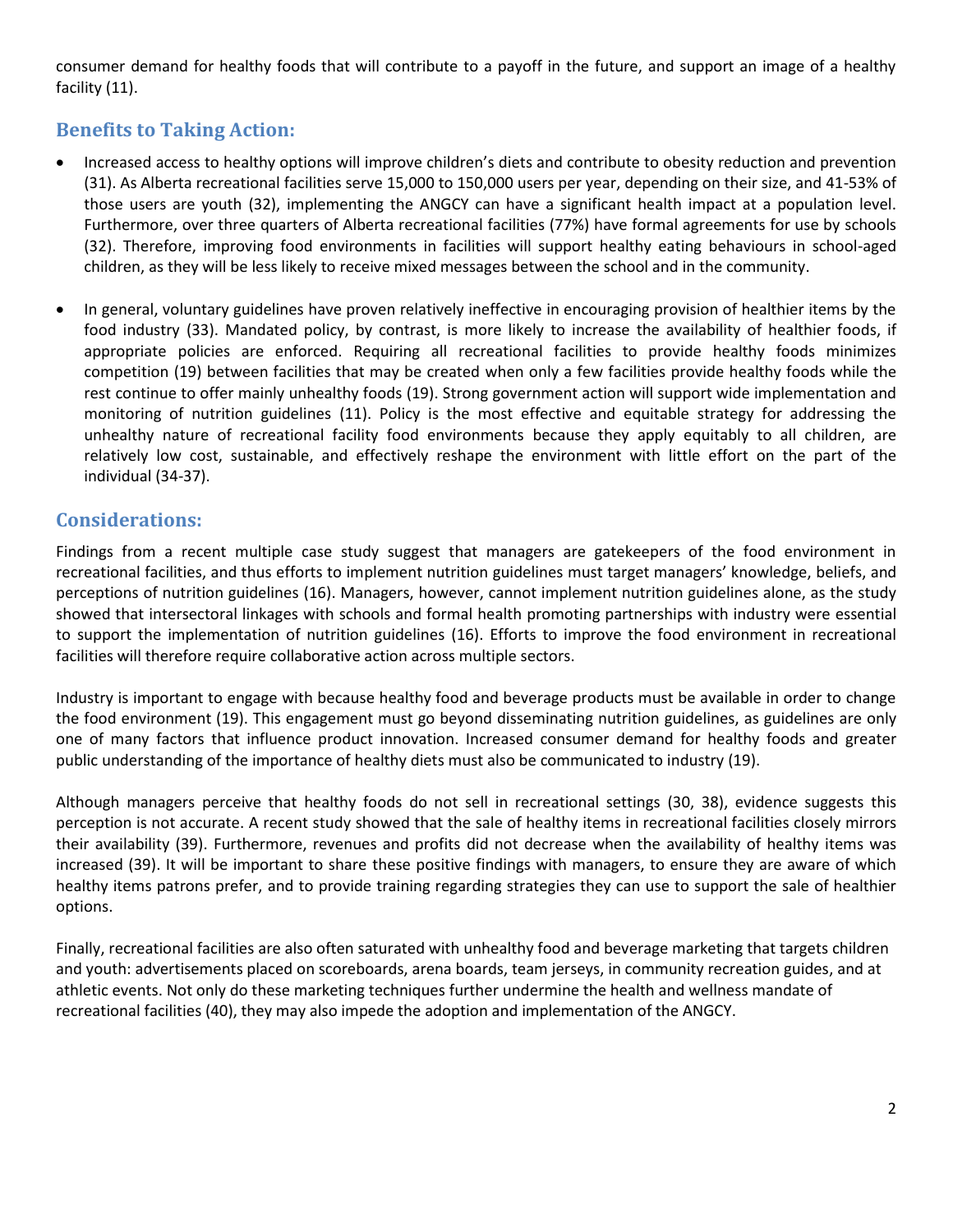## **APCCP Priorities for Action:**

Advocate for mandated, resourced, and monitored implementation of the ANGCY in recreational facilities.

### **What's Next:**

- Researchers at the University of Alberta continue to investigate strategies to increase sales of healthier items in recreational facilities. Study findings will contribute practical information regarding strategies to implement the ANGCY in a financially sustainable manner.
- The APCCP will work with relevant stakeholders to build capacity for public policy change in this area at multiple levels (provincial, municipal).
- The APCCP will develop an advocacy plan targeting Alberta public health officials, the Government Caucus, the Provincial Cabinet, and Opposition Parties to require an expanded implementation of the ANGCY in Alberta's recreational facilities.

#### **References:**

- <span id="page-2-0"></span>1. World Health Organization. Obesity: Preventing and managing the global epidemic. Geneva: World Health Organization; 2000.
- <span id="page-2-1"></span>2. Jaime PC, Lock K. Do school based food and nutrition policies improve diet and reduce obesity? Prev Med. 2009 Jan;48(1):45-53.
- <span id="page-2-2"></span>3. Veugelers PJ, Fitzgerald AL. Effectiveness of school programs in preventing childhood obesity: a multilevel comparison. Am J Public Health. 2005 Mar;95(3):432-5.
- <span id="page-2-3"></span>4. Foster GD, Sherman S, Borradaile KE, Grundy KM, Vander Veur SS, Nachmani J, et al. A policy-based school intervention to prevent overweight and obesity. Pediatrics. 2008 Apr;121(4):e794-802.
- 5. Matson-Koffman DM, Brownstein JN, Neiner JA, Greaney ML. A site-specific literature review of policy and environmental interventions that promote physical activity and nutrition for cardiovascular health: what works? Am J Health Promot. 2005 Jan-Feb;19(3):167-93.
- <span id="page-2-4"></span>6. Skinner JD, Carruth BR, Wendy B, Ziegler PJ. Children's food preferences: a longitudinal analysis. J Am Diet Assoc. 2002 Nov;102(11):1638-47.
- 7. National Association for Sport and Physical Education. Active Start. A statement of physical activity guidelines for children birth to five years. Reston, VA: NASPE Publications2002.
- 8. Guo SS, Huang C, Maynard LM, Demerath E, Towne B, Chumlea WC, et al. Body mass index during childhood, adolescence and young adulthood in relation to adult overweight and adiposity: the Fels Longitudinal Study. Int J Obes Relat Metab Disord. 2000 Dec;24(12):1628-35.
- <span id="page-2-5"></span>9. The Canadian Partnership Against Cancer. Canadian priorities for addressing obesity as a cancer and chronic disease risk factor. Toronto2010.
- <span id="page-2-6"></span>10. Alberta Health and Wellness. The Alberta Nutrition Guidelines for Children and Youth. [\[http://www.healthyalberta.com/HealthyEating/ANGCY.htm\].](http://www.healthyalberta.com/HealthyEating/ANGCY.htm%5d)
- <span id="page-2-7"></span>11. Penney TL, Almiron-Roig E, Shearer C, McIsaac JL, Kirk SF. Modifying the food environment for childhood obesity prevention: challenges and opportunities. Proc Nutr Soc. [Research Support, Non-U.S. Gov't Review]. 2014 May;73(2):226-36.
- 12. Chaumette P, Morency S, Royer A, Lemieux S, Tremblay A. [Food environment in the sports, recreational and cultural facilities of Quebec City: a look at the situation]. Can J Public Health. 2009 Jul-Aug;100(4):310-4.
- 13. Naylor PJ, Bridgewater L, Purcell M, Ostry A, Wekken SV. Publically funded recreation facilities: obesogenic environments for children and families? Int J Environ Res Public Health. 2010 May;7(5):2208-21.
- <span id="page-2-8"></span>14. Naylor PJ, Wekken SV, Trill D, Kirbyson A. Facilitating healthier food environments in public recreation facilities: Results of a pilot project in British Columbia, Canada. Journal of Park & Recreation Administration. 2010;28(4):37-58.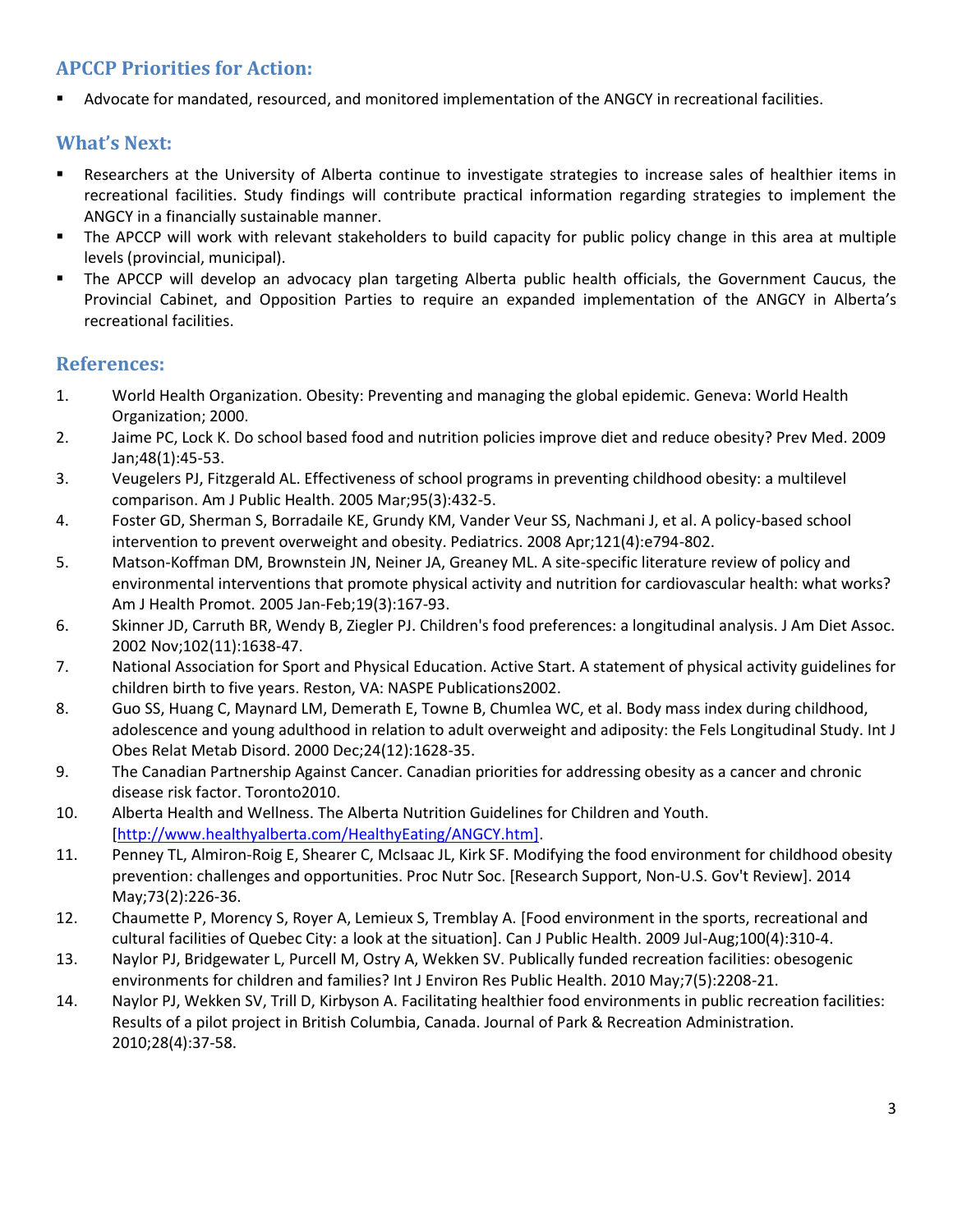- <span id="page-3-7"></span>15. Olstad D, Downs S, Raine K, Berry T, McCargar L. Improving children's nutrition environments: A survey of adoption and implementation of nutrition guidelines in recreational facilities. BMC Public Health. 2011;11:423- 35.
- <span id="page-3-9"></span>16. Olstad DL, Raine KD, McCargar LJ. Adopting and implementing nutrition guidelines in recreational facilities: Public and private sector roles. A multiple case study. BMC Public Health. 2012 May 25;12(1):376.
- <span id="page-3-0"></span>17. Sahud HB, Binns HJ, Meadow WL, Tanz RR. Marketing fast food: impact of fast food restaurants in children's hospitals. Pediatrics. [Research Support, Non-U.S. Gov't]. 2006 Dec;118(6):2290-7.
- <span id="page-3-1"></span>18. Chircop A, Shearer C, Pitter R, Sim M, Rehman L, Flannery M, et al. Privileging physical activity over healthy eating: 'Time' to Choose? Health Promot Int. 2013 Aug 26.
- <span id="page-3-2"></span>19. Vander Wekken S, Sorensen S, Meldrum J, Naylor PJ. Exploring industry perspectives on implementation of a provincial policy for food and beverage sales in publicly funded recreation facilities. Health Policy. 2012 Mar;104(3):279-87.
- <span id="page-3-3"></span>20. Garcia J, Beyers J, Uetrecht C, Kennedy E, Mangles J, Rodrigues L, et al. Healthy Eating, Physical Activity, and Healthy Weights Guideline for Public Health in Ontario. Toronto: Cancer Care Ontario; 2010.
- 21. White House Task Force on Childhood Obesity. Solving the problem of childhood obesity within a generation. Washington, D.C.: Executive Office of the President of the United States; 2010.
- 22. Khan LK, Sobush K, Keener D, Goodman K, Lowry A, Kakietek J, et al. Recommended community strategies and measurements to prevent obesity in the United States. MMWR Recomm Rep. 2009 Jul 24;58(RR-7):1-26.
- <span id="page-3-4"></span>23. Policy Opportunity Windows Enhancing Research Uptake in Practice (POWER UP!), Coalition Linking Action and Science for Prevention (CLASP). Knowledge, attitudes and beliefs survey (KAB). Edmonton, AB: School of Public Health, University of Alberta 2015.
- <span id="page-3-5"></span>24. BC Recreation and Parks Association. Stay Active, Eat Healthy program. Available at: [http://stayactiveeathealthy.ca/.](http://stayactiveeathealthy.ca/)
- <span id="page-3-6"></span>25. Nutrition Resource Centre, Ontario Public Health Association. Eat Smart! Recreation Centre Program Toolkit. Available at[: http://www.eatsmartontario.ca/toolkits/rec/index.html.](http://www.eatsmartontario.ca/toolkits/rec/index.html) 2011.
- 26. Healthy Eating Physical Activity Coalition of New Brunswick. Healthy Foods in Recreation Facilities. It just makes sense. Available at[: http://www.gnb.ca/0131/wellness\\_sense-e.asp.](http://www.gnb.ca/0131/wellness_sense-e.asp) 2009.
- 27. Healthy Food Choices for Community Recreation Facilities Committee. Making the move to healthy choices. A toolkit to support healthy food choice in recreation facilities. Available at: [http://www.recconnections.com/docs/MakingtheMovetoHealthyChoicesToolkit-Apr19-10.pdf.](http://www.recconnections.com/docs/MakingtheMovetoHealthyChoicesToolkit-Apr19-10.pdf) 2008.
- 28. Public Health Nutritionists of Saskatchewan. Support healthy eating at work and play. A resource guide for creating food policies at your worksite or recreation facility. 2010.
- <span id="page-3-8"></span>29. Olstad DL, Raine KD, McCargar LJ. Adopting and implementing nutrition guidelines in recreational facilities: Public and private sector roles. A multiple case study. BMC Public Health. 2012 May 25;12.
- <span id="page-3-10"></span>30. Olstad DL, Raine KD, McCargar LJ. Adopting and implementing nutrition guidelines in recreational facilities: tensions between public health and corporate profitability. Public Health Nutr. 2013 May;16(5):815-23.
- <span id="page-3-11"></span>31. Watts AW, Masse LC, Naylor PJ. Changes to the school food and physical activity environment after guideline implementation in British Columbia, Canada. Int J Behav Nutr Phys Act. [Research Support, Non-U.S. Gov't]. 2014;11:50.
- <span id="page-3-12"></span>32. Roma M. ARPA's Infrastructure Committee: Operations Survey Summary Report. Edmonton2006.
- <span id="page-3-13"></span>33. Sharma LL, Teret SP, Brownell KD. The food industry and self-regulation: standards to promote success and to avoid public health failures. Am J Public Health. [Research Support, Non-U.S. Gov't]. 2010 Feb;100(2):240-6.
- <span id="page-3-14"></span>34. Schwartz MB, Brownell KD. Actions necessary to prevent childhood obesity: creating the climate for change. J Law Med Ethics. 2007 Spring;35(1):78-89.
- 35. Canadian Public Health Association. Action statement for health promotion in Canada. 1996 [October 10, 2009]; Available from[: http://www.cpha.ca/en/programs/policy/action.aspx.](http://www.cpha.ca/en/programs/policy/action.aspx)
- 36. Swinburn B. Obesity prevention in children and adolescents. Child Adolesc Psychiatr Clin N Am. 2009 Jan;18(1):209-23.